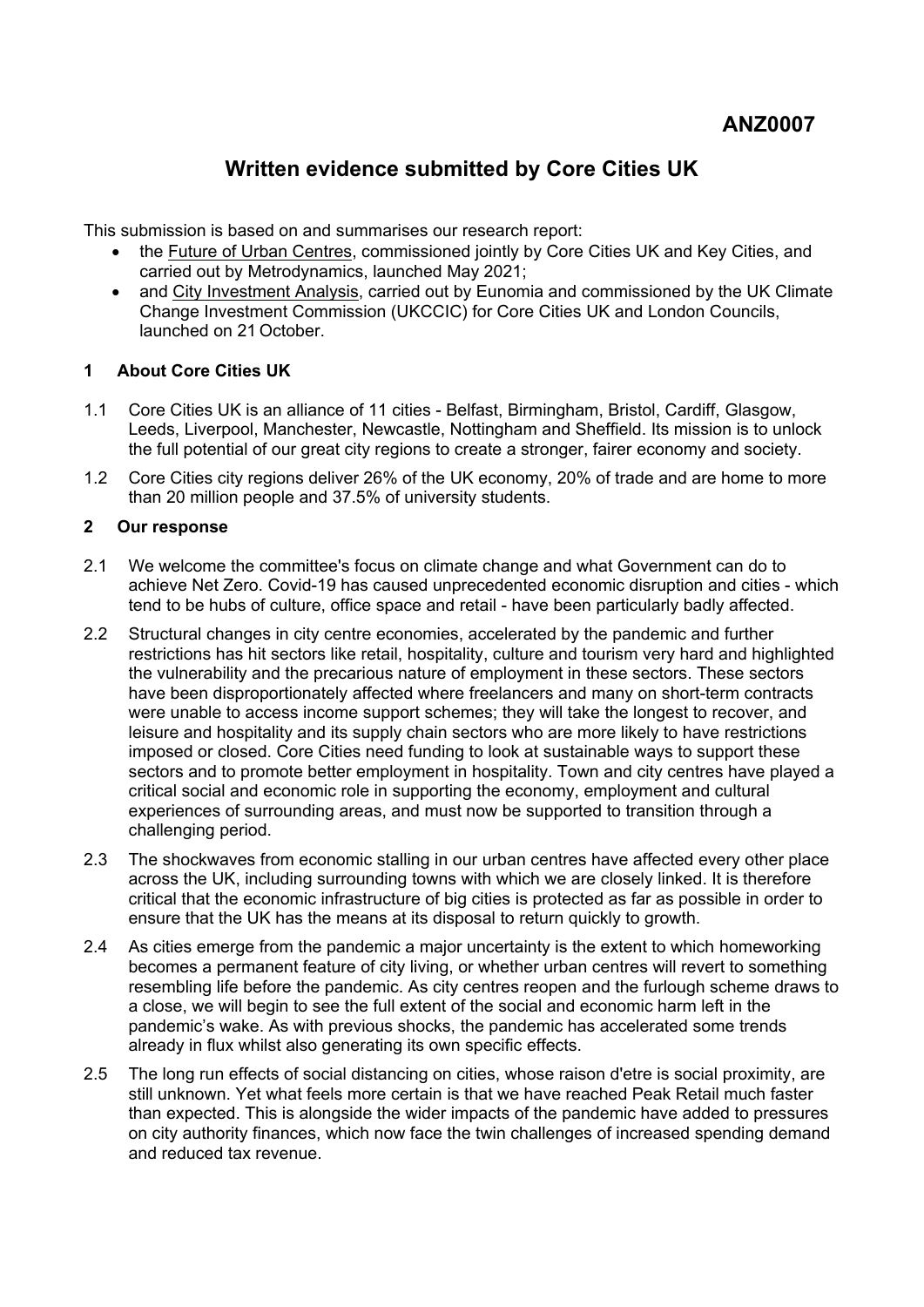2.6 Footfall is almost back to normal in many cities, although there is a challenge with office and retail sectors and cities need time and flexibility to adapt. Towns, cities and smaller settlements are parts of interdependent economic networks wholly reliant on each-others performance. As the  $OECD<sup>1</sup>$  have set out, the most successful urban areas create a 'borrowed agglomeration' effect, which enables the surrounding region to benefit from the success of cities, whilst building and exploiting the distinctive economic assets of each place within that network. Cities and towns across the region want to create attractive urban environments where people want to live and can connect easily to access amenities, jobs, cultural offer, etc. aka the concept of 15-minutes cities and investment in public transport can better connect communities in cities and towns. If we don't help cities and towns to adapt, it will impact on wider urban area and levelling up communities across our interdependent economic networks.

# *The solutions cities can offer*

- 2.7 Core Cities can help deliver the Government's agenda on economic recovery, levelling up, achieving net zero carbon and making the country more resilient. But we need long-term financial security and the space to trial and experiment with new approaches to do so. This relies on a combination of: investment into preventative services to reduce dependency on public services in the long term; supporting jobs and business growth; and doing so through place-based policy and commissioning approaches. It is therefore critical that Government continue to devolve powers to cities and city regions, and find a sustainable solution to the crisis faced in local government finance. With greater powers and sustainable finance, Core Cities can unleash the potential of the UK's city regions.
- 2.8 Export businesses tend to be more productive than those which supply locally consumed services (such as cafes and gardeners), owing to their superior ability to absorb new innovations, access economies of scale and reach larger markets. Most of the Cities contain fewer exporting jobs, and are less productive than the national average. Interventions to support place-based clusters of exporting businesses such as innovation districts and even joined up innovation corridors (such as the corridor linking Newcastle and Blyth, connecting submarine engineering expertise in Newcastle, wind turbine production in Dogger Bank, and the BritishVolt lithium battery Gigafactory in Blyth) will help address this. Cities are able to leverage their comparative advantages to develop innovation clusters in diverse fields from advanced manufacturing to life sciences.
- 2.9 Cities should build on existing levers, such as Freeports, to test innovative financing and incentive approaches for business and investment with new trading arrangements. They should also develop a culture of co-investment to build Special Purpose Vehicles (SPVs) and utilise current investment.
- 2.10 Government should enable special purpose vehicles for co-investment and flexibilities for 'free' innovation zones that can be implemented in city centres for innovative business clusters: helping to spur innovation for the future economy. Cities also need greater flexibility to invest with private investors and business to meet a number of challenges including economic growth and climate adaptation.
- 2.11 Government should build on Green Bonds, the UK Infrastructure Bank and Future Funds to expand co-investment models for municipally designed investable projects, combining local core grant and additional funds with TIF style and impact investment, and municipal bonds. And it should explore use of Tax Increment Financing (TIF), often used in US cities, to stimulate investment and development in designated regeneration areas.
- 2.12 Government should also consider reform of retailer taxes (from business rates to sales tax) to recognise shift of economic value from the physical high street to online with revenues linking back into city revenues through.

<sup>1</sup> [OECD](https://www.oecd.org/coronavirus/en/policy-responses) [Policy](https://www.oecd.org/coronavirus/en/policy-responses) [Responses](https://www.oecd.org/coronavirus/en/policy-responses) [to](https://www.oecd.org/coronavirus/en/policy-responses) [Coronavirus](https://www.oecd.org/coronavirus/en/policy-responses) [\(COVID-19\);](https://www.oecd.org/coronavirus/en/policy-responses) Cities policy responses; July 2020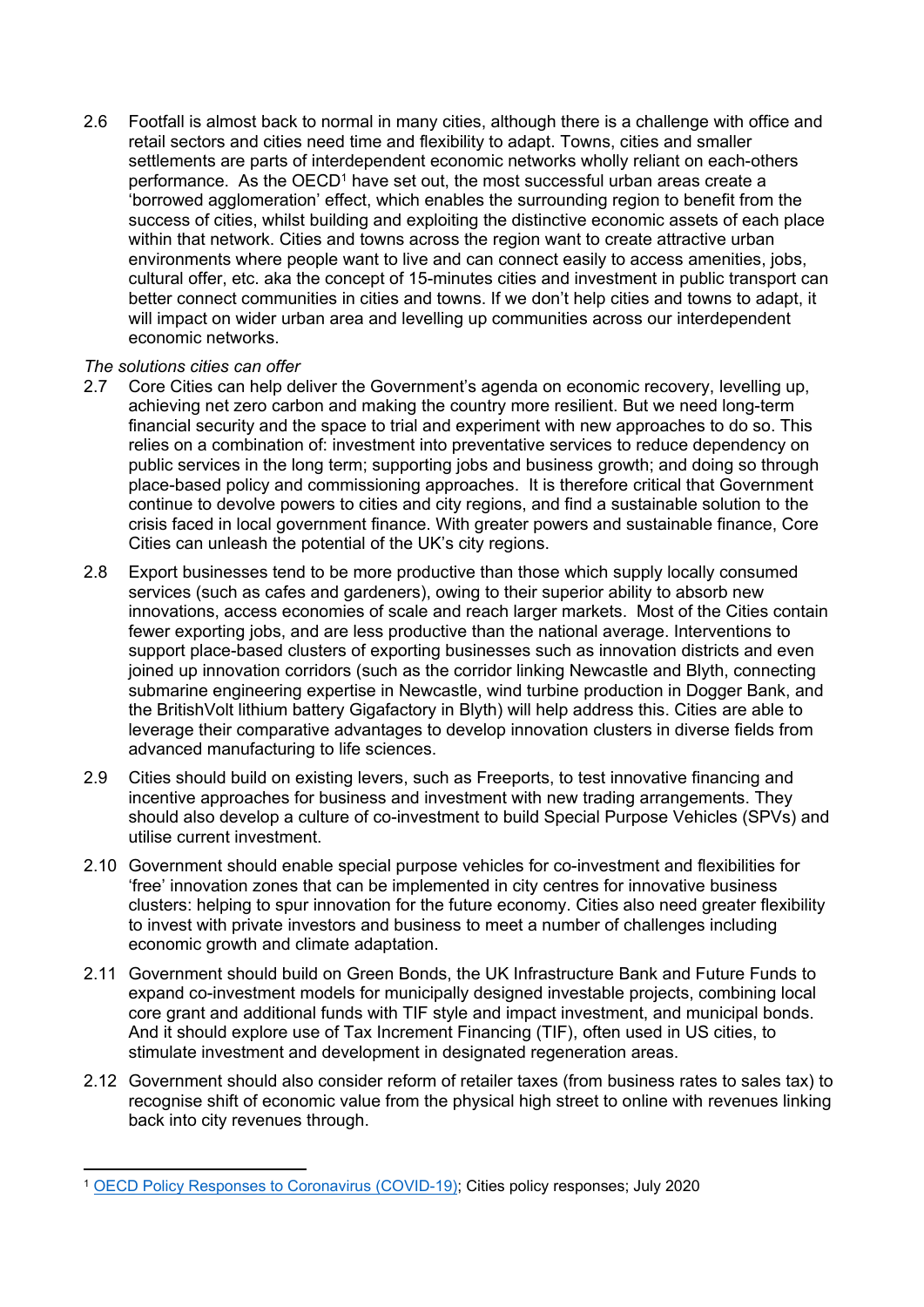# **For further information**

2.13 Core Cities UK would welcome the opportunity to answer follow-up questions from the Committee or appear at an upcoming oral evidence session.

# **3 Core Cities UK and Achieving Net Zero**

- 3.1 Core Cities, London Councils and the Connected Places Catapult jointly established the UK Cities Climate Investment Commission to address the issue of finance and drive investment into low and net zero carbon projects across all of the UK's largest cities and this report focus on the UK's Core Cities<sup>2</sup> and London and its findings are widely applicable to the rest of the UK.
- 3.2 The transition of our existing carbon intensive systems to Net Zero will require significant up front capital, and presents unique challenges for the UK's cities:
	- **Scale:** This report estimates that £206 billion (in a range of £112-£334 billion) must be spent to achieve Net Zero pledges across the UK's Core Cities and London Councils, representing around one quarter of the UK population.
	- **Urgency:** Implementation must accelerate as soon as possible to meet Net Zero deadlines and mitigate temperature increases.
	- **Complexity:** The systemic transitions required within cities are complex and interlinking and are unlikely to be achieved successfully through individual decision making.
	- **Just Transition:** Already stretched social inequalities risk being exacerbated if the outcomes of policy changes are not appropriately considered.
- 3.3 The quantity of capital that must be deployed is beyond the reach of public finances. If this funding gap is met only by citizens and businesses there will be damaging impacts on the poorest sections of society, counter to the levelling up agenda.
- 3.4 Furthermore, existing financing and delivery systems have not been designed to deal with the complexity of coordinating action locally in multiple sectors – the built environment, energy, transport, waste, and green infrastructure. Tweaking these existing financing structures is unlikely to deliver the scale and speed of transition required in these interlinked systems in a just and equitable way.

# **3.5 The Opportunity**

- 3.5.1 In this context, the UK Climate Change Investment Commission (UKCCIC) sees private sector finance as a critical tool for achieving the Net Zero transition. Alongside supporting substantial GHG reductions, integrating private finance into the Net Zero transition will support the UK's levelling up agenda, create local jobs, deliver clean and inclusive places to live, and prompt greater collaboration between all stakeholders in local places.
- 3.5.2 The scale of private finance available is sufficient to support substantial progress towards Net Zero. However, there is a need to understand where private finance can play an effective role, and where hurdles must be overcome to unlock this resource.
- 3.5.3 New approaches are therefore required to deliver this multi-intervention and place-based transition. In this context, this report has:
	- Assessed the magnitude of investment needed to take the UK's Core Cities and London to Net Zero;
	- Investigated the opportunities and limitations for private finance to play a leading role in financing key Net Zero infrastructure for cities: commercial real-estate, domestic housing,

<sup>2</sup> Belfast, Birmingham, Bristol, Cardiff, Glasgow, Leeds, London, Liverpool, Manchester, Newcastle, Nottingham, and Sheffield.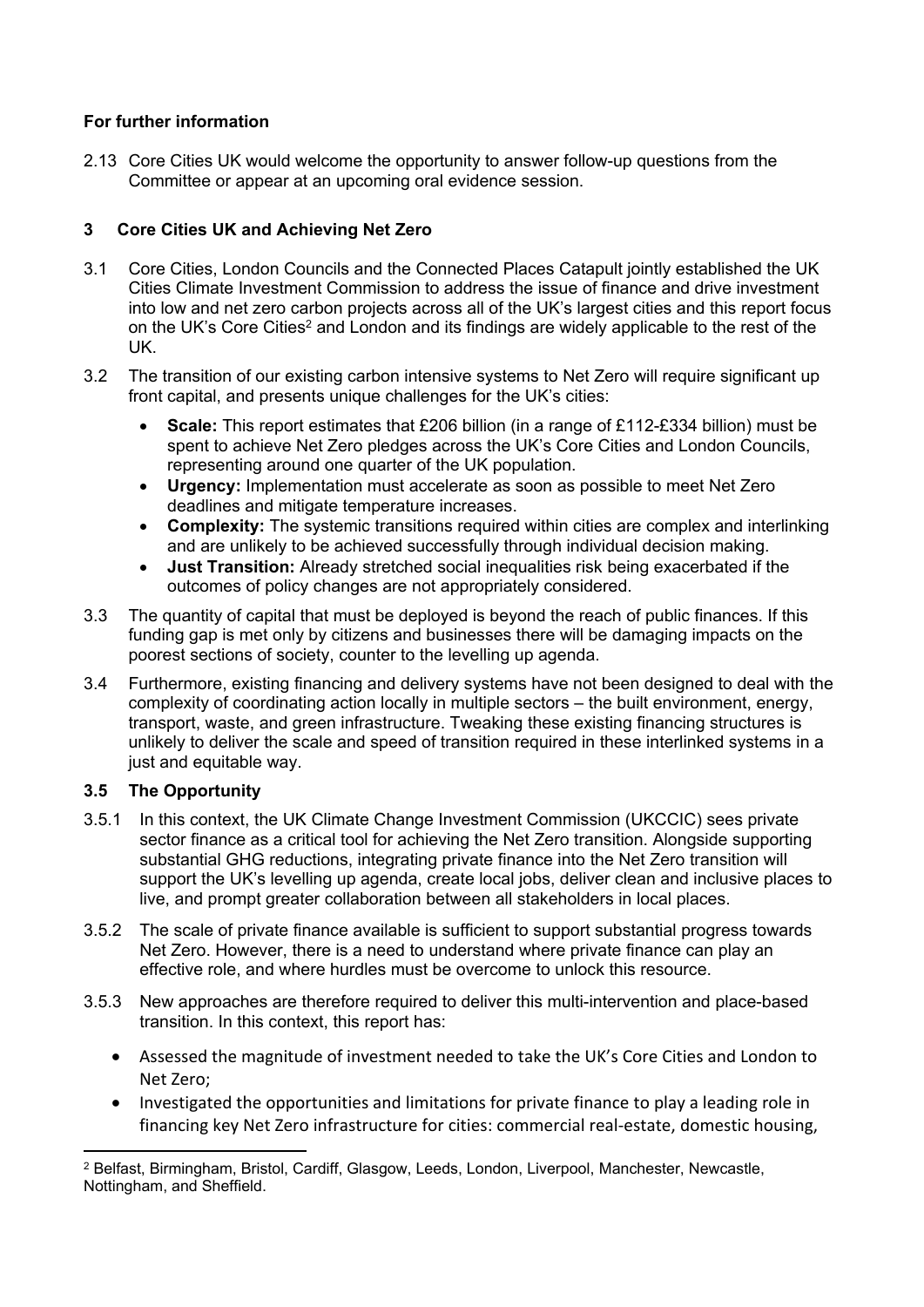transport, renewable electricity generation, waste management and green infrastructure; and

- Provided recommendations for how flows of private finance into city-based Net Zero infrastructure could be enhanced.
- 3.5.4 In doing so the intention of this report is to support the acceleration of Net Zero financing, particularly through the bringing together of private and public sector bodies to support decarbonisation of the UK's Core Cities and London. This has the potential to create a £300- £500 billion investment opportunity for long term capital such as pension funds and insurance companies.

# **3.6 Key Findings**

## **Economic incentives across most sectors are challenging stand alone**

- 3.6.1 Conclusions regarding the present viability of private finance across each of the individual Net Zero infrastructure sectors. These can be grouped as follows:
	- **Renewable electricity generation offers the greatest opportunity for private finance at present.**
		- Large scale solar and battery storage schemes can provide good financial returns.
		- Equally, onshore wind has the capacity to deliver good returns, but local planning hurdles are often insurmountable.
		- Hydro power is also capable of delivering acceptable returns, but the availability of suitable sites is scarce, mostly in Scotland.
		- Other novel technologies such as tidal power and geothermal are attracting investment but heavily dependent on Government support.
	- **Domestic building retrofit, commercial building retrofit, and transport decarbonisation all offer some direct return on investment, but to a limited extent.** There is therefore a need for enabling actions to deliver additional financial incentives and to structure Net Zero projects in a way to scale and blend financing sources.
		- In the **built environment** emissions can be reduced through a range of demand reduction and heat source changes, but the financial returns are very poor. Subsidies of around 80% are needed solely to cover financing costs, let alone create a financial incentive.
		- Incorporating solar PV and battery storage increases the overall capital cost but materially improves the combined return profile for the interventions.
		- For **transportation,** EV cars increasingly demonstrate a beneficial financial return through Total Cost of Ownership. Range anxiety and installing sufficient EV charging infrastructure remain key challenges. Economic cases for public charging points are currently negative and will need sustained subsidy support.
		- EV buses can demonstrate an economic return if the true cost of carbon reductions is incorporated, but from a purely financial return, have negative returns without subsidy.
		- Active travel schemes such as dedicated pedestrian walkways and cycle lanes can demonstrate strong co-benefits through improved mental and physical health. However, with limited income streams they deliver a poor financial return.
	- **Green infrastructure and waste management decarbonisation** present the greatest challenges for private sector investment. Conventionally considered 'public service' infrastructure, using private finance to initiate these projects will require substantial policy development and restructuring of delivery models.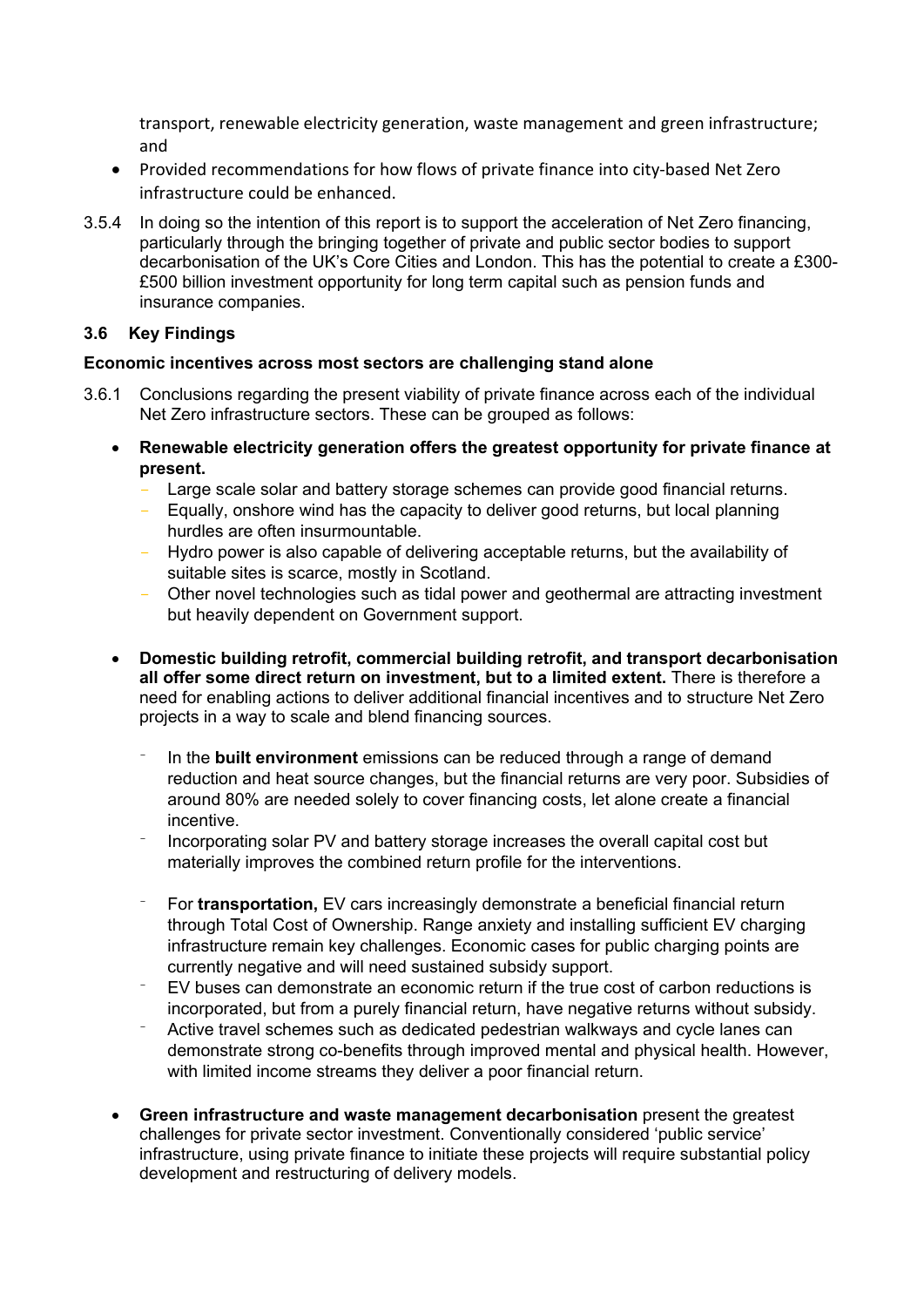- **Green infrastructure** deployment can attract co-funding from organisations that see cost reduction as a result. This includes water companies who see reduced volume yet higher quality water flowing into their infrastructure, as well as developers seeking biodiversity offsets, or corporates looking to offset residual carbon footprints.
- **Waste infrastructure** is largely paid for through taxation, presenting more limited avenues for private sector investment in the current market. This may change with the establishment of Extended Producer Responsibility (EPR) schemes. Policy changes are central to creating financial incentives for private sector investment in this sector.

#### **Implementation requires delivering interventions across multiple sectors in single places**

- 3.6.2 'Sector-by-sector' consideration of Net Zero interventions is inefficient, impractical, and lacking in vision. It overlooks the potential for aggregating revenue streams and therefore finance, delivering economies of scale, and maximising the climate benefits of implementation through a multi-intervention, place-based approach.
- 3.6.3 Collectively, transitioning a neighbourhood to Net Zero will deliver financial returns in the form of direct savings, additional revenue streams, and a wide range of other social and environmental co-benefits. Aggregated and monetised in the right way, these returns can attract a blend of large-scale capital sources. The transition has the potential to create overall economic value while also delivering better, healthier places to live and work.

# **Capacity and capability building is required for delivery**

3.6.4 There is a gap in available headcount within Local Authorities to deliver this work as well as some gaps in capability and skills across a number of specialist areas such a low carbon technology and financing. Nor are there centralised resources adequate for Local Authorities to draw upon.

## **Policy changes will be necessary to maximise the role of private finance**

3.6.5 Even in scenarios where the economic incentives of projects are more attractive, stronger policy incentives for lower carbon infrastructure would further enhance the attractiveness for private sector investment.

## **3.7 Recommendations**

- 3.7.1 To maximise the potential for private investment to support the transition to Net Zero, this report recommends:
	- **1. Placed-based investment demonstrators:** This will involve piloting the implementation of multi-intervention, place-based Net Zero delivery models**.** In practice, this would be likely to include local electricity generation, local renewable heat provision, more efficient buildings, increased green infrastructure, electric charging infrastructure, provision of local service provision to reduce travel requirements, access to lower carbon travel options, and lower carbon waste management services.
	- **2.** Piloting these models will demonstrate whether it is possible to wrap interventions together, to obtain an overall package which can attract private investment by capturing cash returns and co-benefits into a blended finance structure.
	- **3. Incentivise public-private partnerships, building on existing structures:** Develop the necessary structures and services to enable collaboration between local public bodies, private sector investors, local businesses, and local residents. Whole neighbourhood change of the type that would maximise the possibility of investment requires effective partnership working. At present there are few examples of structures and services that enable the type